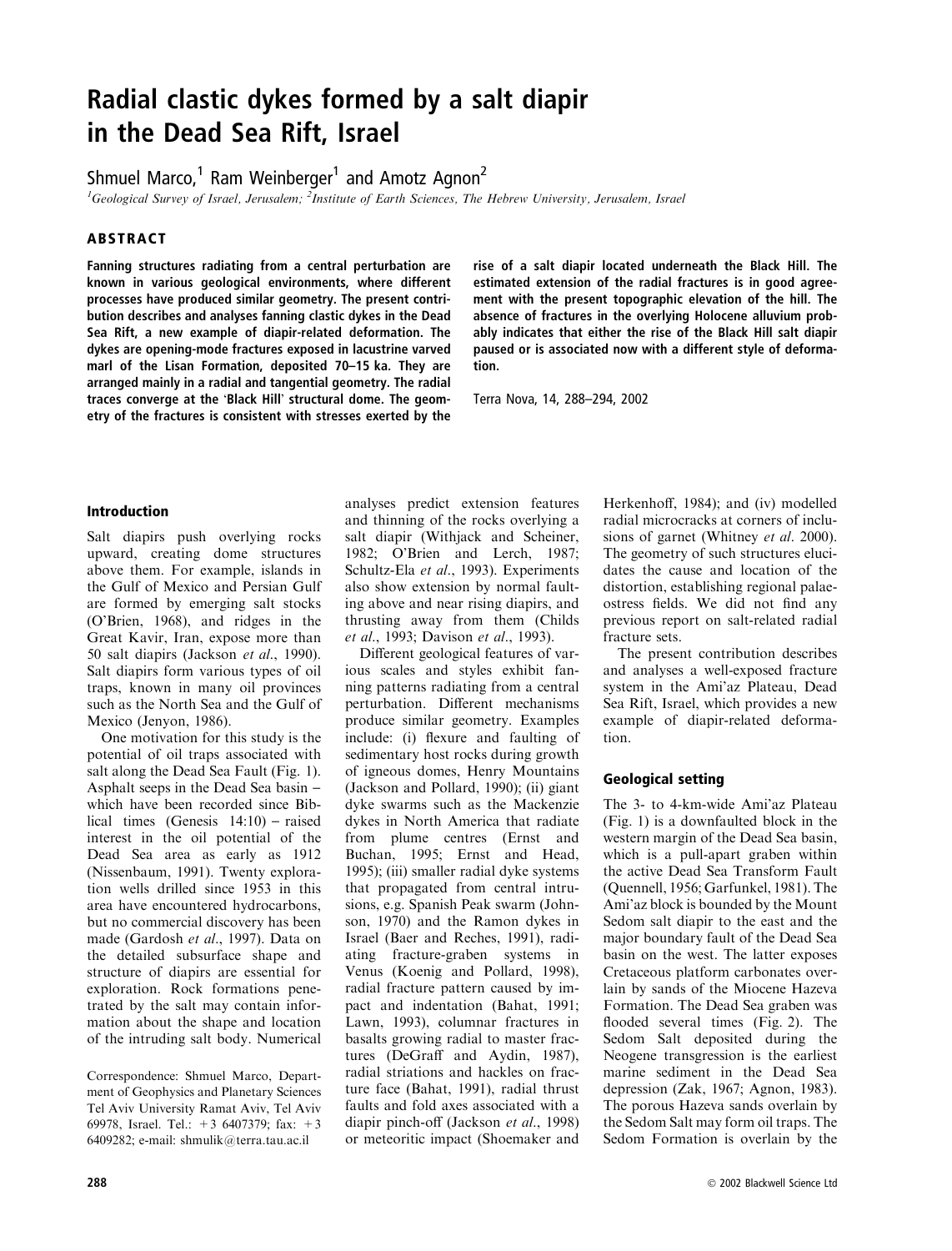

Fig. 1 Location maps and aerial photograph, showing the position of the Black Hill in the Ami'az Plateau west of Mt. Sedom. The Peratzim Creek exposes a radial and a tangential fracture system (clastic dykes) centred on the Black Hill. Arrows show examples of fractures. Extension is estimated (Table 1) along arcs centred at the white circle, which marks the centre of the elliptic fracture convergence zone, spanning approximately 1 km N–S and 2 km E–W.

Amora (Zak, 1967), Samra (Picard, 1943), and Lisan (Lartet, 1869) formations, all were deposited in Plio-Pleistocene lakes that preceded the modern Dead Sea. The Lisan Formation was deposited during the last glacial period, 70–18 ka (Kaufman, 1971; Kaufman et al., 1992; Schramm et al., 2000). In the study area it is partly covered by 0–2-m-thick alluvial sand and conglomerate shed off the cliffs and canyons in the plateau's margins.

The Mt. Sedom salt diapir has been emerging since the Pleistocene, piercing the overlying beds. The exposed part of the diapir was portrayed as a N–S-striking 'salt-wall' diapir by Zak (1967), who recognized the complexity of the subsurface shape. A combined structural and palaeomagnetic analysis

showed that Mt. Sedom exposes a tight antiform (Weinberger et al., 1997). Based on its structure and proximity to the Sedom diapir, Zak (1967) speculated that a dome structure known as the 'Black Hill' was also formed by the rise of an underlying salt diapir, perhaps a projection of the Sedom salt diapir.

### Post-Lisan deformation in the Ami'az Plain

Clastic dykes were mapped in the Ami'az Plateau by tracing 1:4000-scale air photos and by an intensive field survey. The dykes, which are vertical fractures in the Samra and Lisan formations, are exposed as a consequence of a  $\sim$  50-m incision of the Peratzim canyons. They are typically up to 0.4-m wide and commonly filled with brown sand mixed with some fragments of the Lisan rocks (Fig. 3). The sand is similar to the alluvium that covers the Lisan Formation in part of the Ami'az Plateau. The contacts between the fracture fill and the overlying alluvium are sharp. In places, the fractures are rimmed by crystalline calcite, probably the product of transformation of aragonite (Katz et al., 1972). No indication for shear movement was observed, layers are not offset across the fractures and intersecting fractures do not displace each other. Therefore, the fractures are considered to have formed in opening-mode.

The fracture map (Fig. 4) reveals that they comprise two main strike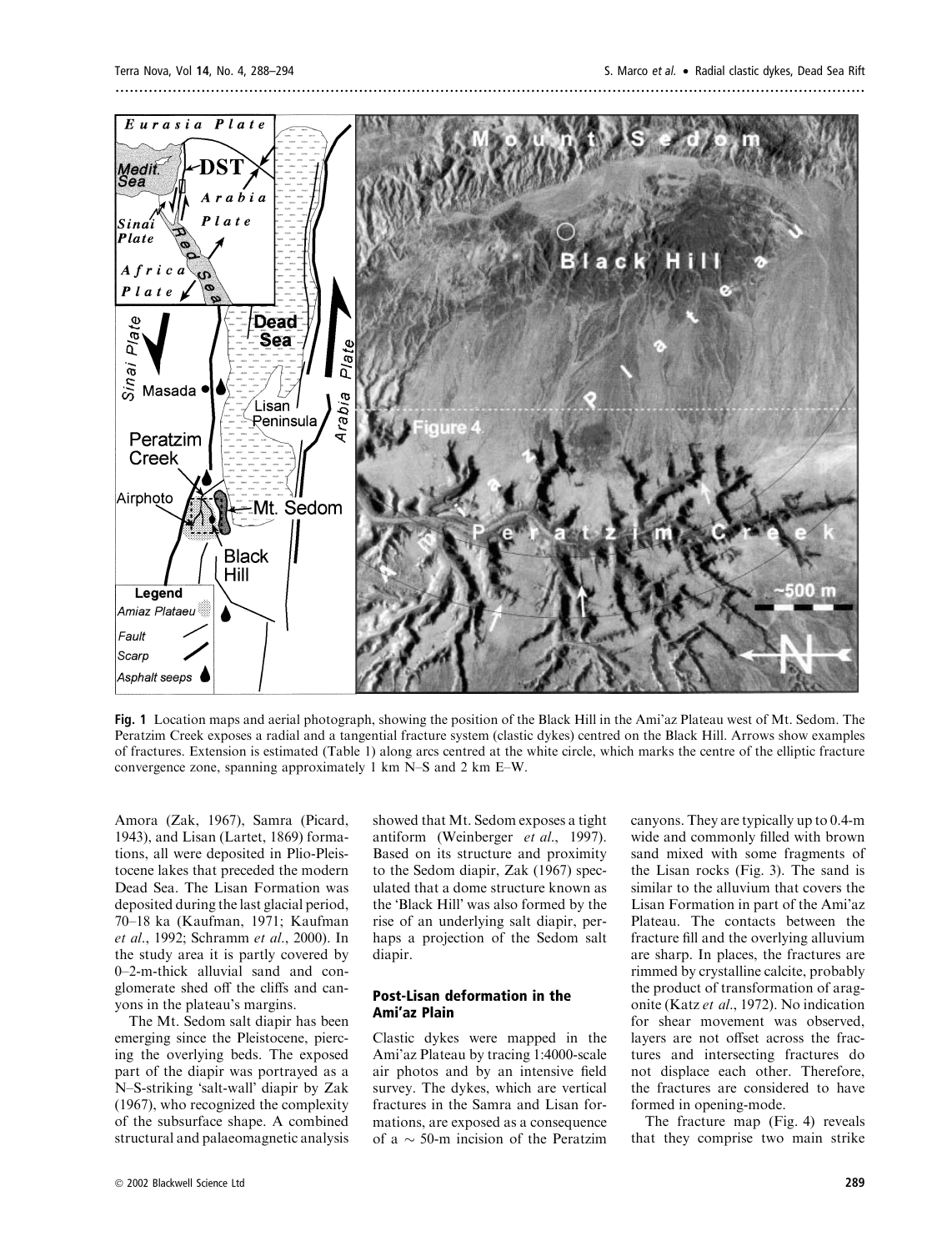

Fig. 2 Generalized stratigraphy in the Ami'az Plateau. An E–W section (modified from Zak, 1967) shows a postulated small salt diapir below the Black Hill west of Mt. Sedom. It is argued that the rise of such a diapir induced the formation of the radial and tangential fracture systems observed in the Ami'az Plateau. Horizontal and vertical scales are the same.

systems that intersect at approximately right angles. The radial system spans a sector of 60° between azimuth 060° and  $120^\circ$ . The tangential system spans over  $90^\circ$ , between  $150^\circ$  and  $060^\circ$ . Measurements made of 118 intersection angles of the radial and the tangential fractures are summarized in a histogram, showing that more than 80% of the angles are over  $70^{\circ}$  (Fig. 5).

The continuation of the radial set eastward converges at an elliptic area centred at the Black Hill. The Black Hill's flat summit is at  $-220$  m bsl (below sea level), elevated some 50 m above the Ami'az Plateau. The Black Hill exposes pale layers, composed of clastics of fine-to-coarse calcarenite with some quartz and chert grains and several horizons of pebbles ranging from a few mm up to several cm as well as laminated gypsum layers. Westward dips of 45° are common and more moderate dips to the south-west and north-west occur in the southern and northern parts, respectively. The tilted beds are unconformably overlain

by up to 1-m-thick alluvium comprising well-rounded pebbles to cobbles (up to 80 cm diameter) derived primarily from Cretaceous limestone, dolomite, and chert. The alluvium is nearly horizontal at the summit of the Black Hill but becomes progressively inclined toward the Ami'az Plateau. Dark patina on the alluvium dominates the surface and gives the hill its distinct dark appearance. Seismic lines also indicate that the young sedimentary fill in the Ami'az Plateau is deformed, probably as a result of diapirism and salt flow eastward (Gardosh et al., 1997).

# Kinematic association between the radial fracture system and the Black Hill salt diapir

It was hypothesized that the radial fractures formed as a result of a diapir rising beneath the Black Hill; this was tested by estimating the strain associated with these features. Because there are only 2–3 tangential dykes along any radius, their contribution to the strain is neglected. It was assumed that radial fractures formed when the extension near the surface caused by the rise of a salt diapir reached, or slightly exceeded, the tensile strength of the host rocks, which yielded in a brittle manner. Fracture widths may be used to estimate the amount of extension S in the rocks. An estimate was then made of the minimum amount of uplift at the Black Hill required to generate this strain. For a radial fracture system, this estimation is given by the ratio of the cumulative fracture widths  $\delta W$  along an arc centred at the inferred location of the system to the arc length  $L$ (Baragar et al., 1996). S was calculated assuming that the centre of the uplift is at the Black Hill, where the radial fracture traces converge using:

$$
S = \delta W / L. \tag{1}
$$

The strain is calculated for a limited range of arcs between 1.7 and 2.0 km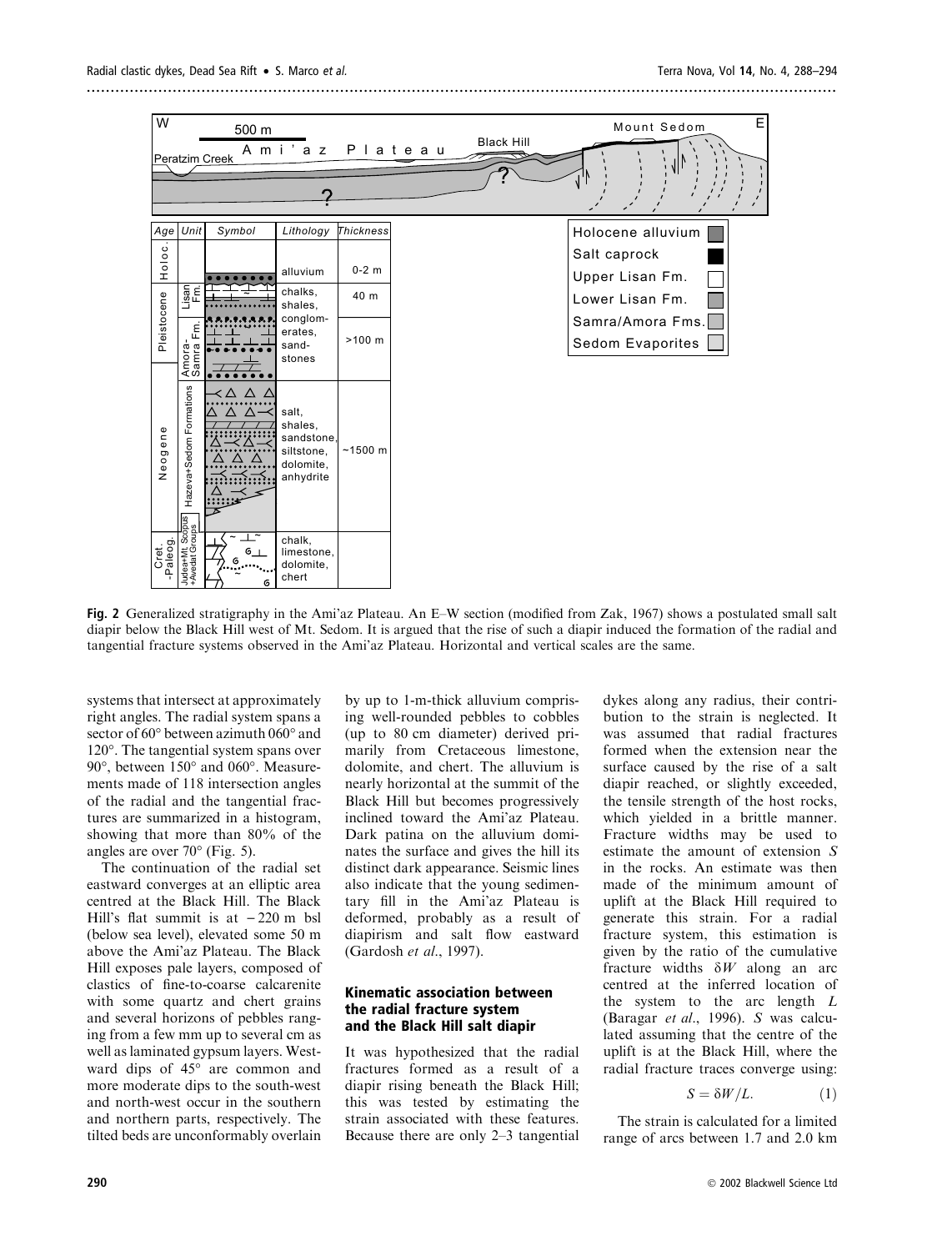

Fig. 3 (a) General view of a clastic dyke crossing the late Pleistocene lacustrine Lisan Formation. Note also the smaller fractures on both sides of the dyke. (b) A clastic dyke; white specs are Lisan intraclasts. Pocket-knife for scale is 9 cm long. (c) Upper termination of a fracture; Holocene alluvium is not affected by the fracture.

away from the centre of the convergence zone at the Black Hill (Fig. 1). In this area the mapped fracture arrays are not obscured by alluvium. The extensional strain is between  $1.8 \times 10^{-3}$ and  $3.8 \times 10^{-3}$  (Table 1), depending mainly on the fracture widths (minimum and maximum, respectively). For example, strain of  $3.8 \times 10^{-3}$  is calculated for 10 m of cumulative fracture maximum widths in  $\sim$  2700 m of arc. at a distance of  $\sim$  2000 m from the Black Hill. The strain provided by the topographic uplift is now estimated: the topographic slope  $a$  is of the order of the square root of the circumferential strain (Landau and Lifshitz, 1986; Baragar et al., 1996; Fialko and Rubin, 1999):

$$
a \sim \sqrt{s}.\tag{2}
$$

The strain calculated from the cumulative fracture widths provides a first-order approximation for maximum circumferential strain (Fialko and Rubin, 1999). Hence, the cumulative width of the radial fracture system requires a minimum uplift of the Black Hill on the order of 70 m (Table 1). Even if this estimate of the strain is off by one order of magnitude, the estimated uplift would be off by only a factor of 3. In spite of the large uncertainties associated with data, this rough estimate is in good agreement with the actual 50 m that the hill rises above the Ami'az plateau. Similar results were obtained for quantifying the amount of uplift following the geometric method of Baragar et al. (1996).

The clastic dykes demonstrate extensional deformation that is different from E–W extension manifested as N-striking normal faults near Masada, 25 km to the north (Marco and Agnon, 1995). The faults near Masada were syndepositional and their activity was associated with earthquakes. It is probable that the opening of the

fractures here was also associated with earthquakes.

# Uplift rates

The presented field observations and mechanical analyses suggest that a salt body  $-$  perhaps a projection of the Sedom salt diapir  $-$  is hidden underneath the Black Hill. The Sedom and Black Hill diapirs are not expected to rise at the same rate because of different overburden and buoyancy forces (Weinberger, 1992). Fifty metres of vertical elevation difference between the Black Hill and Ami'az Plateau give a Holocene mean rise rate of 3.5 mm  $yr^{-1}$  (Zak, 1967). Several indicators can be used to estimate the mean rise rate of Mt. Sedom diapir: (i) the Lisan Formation has been displaced by the diapir since the end of sedimentation about 20 ka; (ii) the present elevated salt table stopped forming about 15– 20 kyr BP but is displaced along subvertical bedding planes about 80 m, implying a mean rate of 4– 5 mm yr<sup>-1</sup> (Zak and Freund, 1980); (iii) all the Mid-Holocene Dead Sea terraces north of Mt. Sedom are found at the same level, but in Mt. Sedom the same terrace is at least 30 m higher. Hence, the inferred mean diapir rise rate since the mid-Holocene is 6–9 mm  $yr^{-1}$  (Frumkin et al., 1999). Preliminary results of an Interferometric Synthetic Aperture Radar (InSAR) study also show an uplift rate of  $6-9$  mm yr<sup>-1</sup> at Mt. Sedom (Pe'eri et al., 2001). All the estimates of the diapir mean rise rate range between  $3 \text{ and } 9 \text{ mm yr}^{-1}$ , allowing for 60–180 m post-Lisan uplift (the last 18 kyr). The similar rise rates support a possible common source of the Mt. Sedom and the Black Hill salt. It is argued that the fractures cannot result from the rise of the Mount Sedom diapir because its elongate wall shape is incompatible with a central perturbation.

#### Time constraints

The fractures cross the entire section of the Lisan Formation, hence they post-date the drying of Lake Lisan about 18 ka (Schramm et al., 2000). The sharp contacts between the fractures fill and the overlying, unfractured alluvium (Fig. 3) indicate that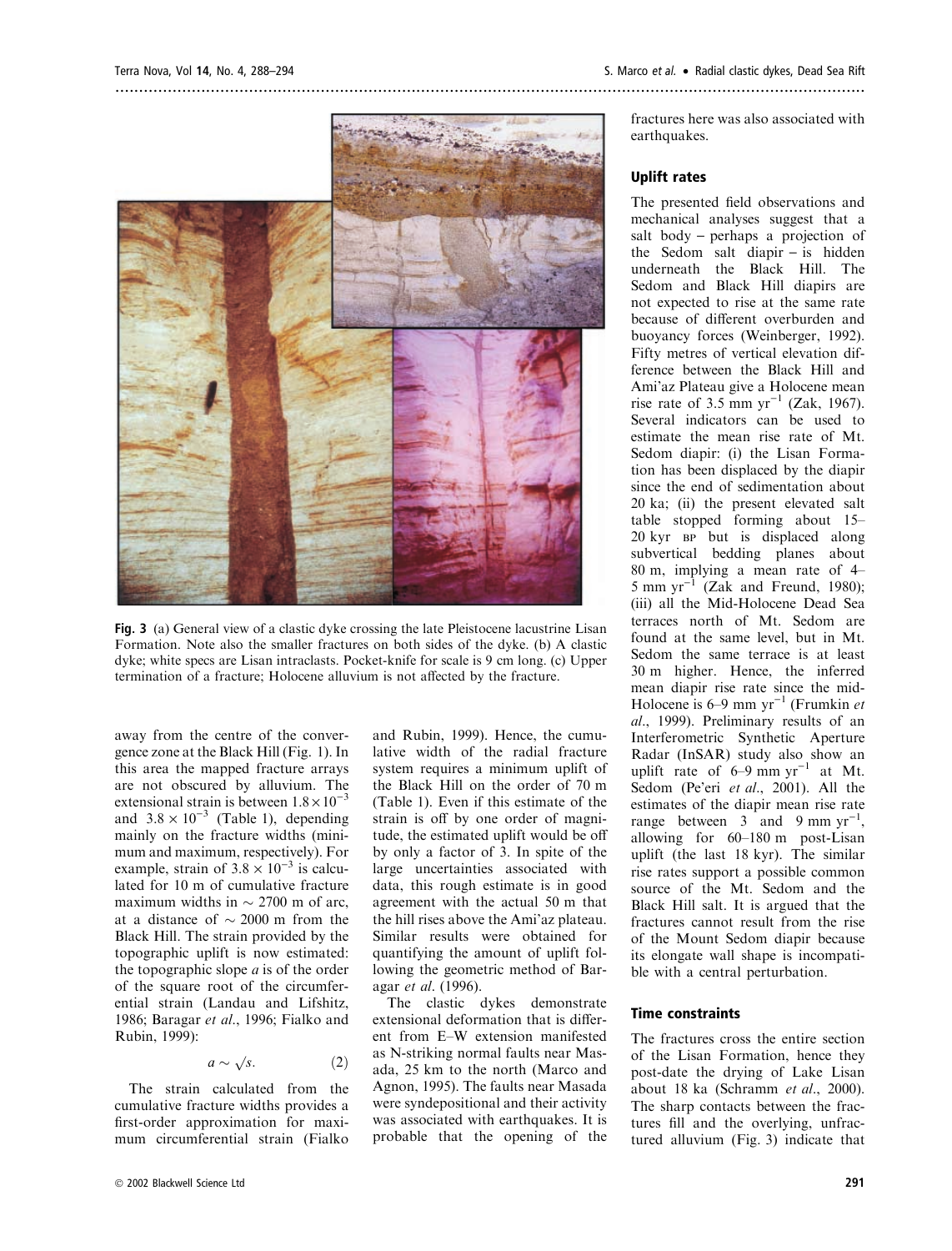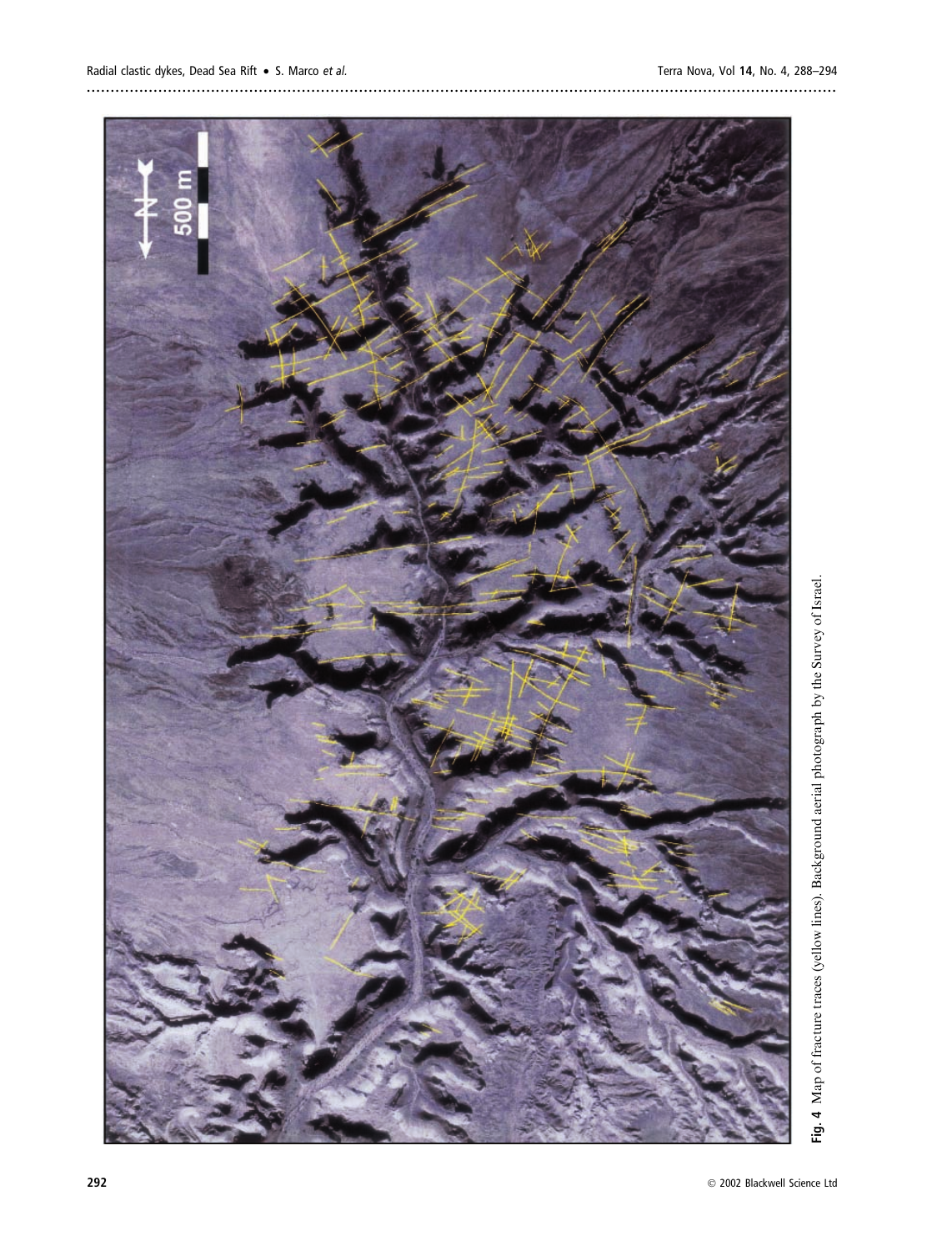

Fig. 5 Frequency of intersection angles of radial and tangential fracture systems. More than 80% of the intersections are at 70–90°.

the alluvium post-dates the fracturing. InSAR data show active rising of Mt. Sedom (Pe'eri et al., 2001) and stability at the Ami'az Plateau. The Black Hill is between the two domains and its current movement is poorly constrained (Gideon Baer, pers. comm., Jan. 2002). Alluvium at the top of the Black Hill indicates some 50 m post-Lisan uplift there. Hence, either the Black Hill has stopped rising recently or deformation continues in a different style. The poor lithification of the Holocene alluvium cannot be ruled out as the cause for the lack of openingmode fractures in this unit.

An interesting local geomorphic consequence of the fractures is apparent in the Peratzim Creek, a northflowing drainage system incised into the Ami'az Plateau. Many of its tributaries follow the fractures (Fig. 4). This geometry of the drainage system, which is governed by the diapirinduced fractures, either post-dates or is contemporaneous with the rise of the Black Hill.

# Conclusions

The array of radial opening-mode fractures accommodate on average  $1.8 \times 10^{-3} - 3.8 \times 10^{-3}$  extension in the Ami'az Plateau, Dead Sea Rift.

The estimated extension is consistent with stresses exerted by 50 m rise of the Black Hill, where the extrapolated fracture traces converge. It is suggested that a salt diapir pushed the Black Hill upward and triggered fracturing around it. The topography of the Black Hill and the required uplift at the penetration zone based on fracture widths are in good agreement.

An intricate drainage system incised into the lacustrine Lisan Formation, the Peratzim Creek, follows the fracture traces. Fracturing post-dates the drying of Lake Lisan, about 18 ka, and pre-dates the overlying unfractured late Holocene alluvium. The absence of fractures in the alluvium indicates either a pause or cessation of rise or a transition to a different type of deformation.

Mapping presented herein provides independent support for previous speculations about a salt body beneath the Black Hill, and demonstrates how deformation analysis can constrain the location of hidden diapirs - potential hydrocarbon traps.

#### Acknowledgments

We thank Christopher J. Talbot and Stephan Bergbauer for constructive reviews, which significantly improved the manuscript. The study was supported by

.............................................................................................................................................................

Binational U.S.-Israel Science Foundation grant 97-00286 to S.M. and grant 98-00198 to R.W., and Israel Science Foundation grant 694/95.

#### **References**

- Agnon, A., 1983. An attempted revision of the Neogene stratigraphy in the Dead Sea Valley. In: Proceedings of the Israel Geological Society Annual Meeting, Nazaret, p. 1.
- Baer, G. and Reches, Z., 1991. Mechanics of emplacement and tectonic implications of the Ramon dike systems, Israel. J. Geophys. Res., 96, 11,895-11,910.
- Bahat, D., 1991. Tectonofractography. Springer, Berlin.
- Baragar, W.R.A., Ernst, R.E., Hulbert, L. and Peterson, T., 1996. Longtitudinal petrochemical variations in the Mackenzie dyke swarm, northwestern Canadian shield. J. Petrol., 37, 317-359.
- Childs, C., Easton, S.J., Vendeville, B.C. et al., 1993. Kinematic analysis of faults in a physical model of growth faulting above a viscous salt analogue. Teconophysics, 228, 313–329.
- Davison, I., Insley, M., Harper, M. et al., 1993. Physical modeling of overburden deformation around salt diapirs. Tectonophysics, 228, 255–274.
- DeGraff, J.M. and Aydin, A., 1987. Surface morphology of columnar joints and its significance to mechanics and direction of joint growth. Bull. Geol. Soc. Am., 99, 605–617.
- Ernst, R.E. and Buchan, K.L., 1995. Earth's largest dyke swarms: Their characteristics, distribution and importance in solving geological problems. In: Physics and Chemistry of Dykes (G. Baer and A. Heimann, eds), pp. 3–21. Balkema, Rotterdam.
- Ernst, R.E. and Head, J.W., 1995. Giant radiating dyke swarms on Earth and Venus. Earth Sci. Revs, 39, 1-58.
- Fialko, Y.A. and Rubin, A.M., 1999. Thermal and mechanical aspects of magma emplacement in giant dike swarms. J.Geophys.Res., 104, 23,033–23,049.
- Frumkin, A., Kadan, G. et al., 1999. Mid-Holocene Dead Sea level and uplift rate of Mount Sedom diapir: new evidence. Geol. Soc. Ann. Meeting, Dead Sea, p. 23.
- Gardosh, M. and Kashai, E. et al., 1997. al., e. Hydrocarbon exploration in the southern Dead Sea area. In: The Dead

Table 1 Calculated uplift of the Black Hill inferred from the radial fracture system. All distances are in metres. Two cases are presented: (i) individual fracture average width is 0.2 m; (ii) individual fracture maximum width is 0.4 m

|            | <b>Distance from</b><br>centre |            |               | Cumulative width |      | Strain               |                      | Order of uplift |      |
|------------|--------------------------------|------------|---------------|------------------|------|----------------------|----------------------|-----------------|------|
| Case study |                                | Arc length | No. of joints | average          | max. | average              | max.                 | average         | max. |
|            | 725                            | 2475       | 22            | 4.4              | 8.8  | $1.8 \times 10^{-3}$ | $3.5 \times 10^{-3}$ | 73              | 103  |
|            | 2075                           | 2675       | 25            | 5.0              | 10.0 | $1.9 \times 10^{-3}$ | $3.8 \times 10^{-3}$ | 90              | 126  |